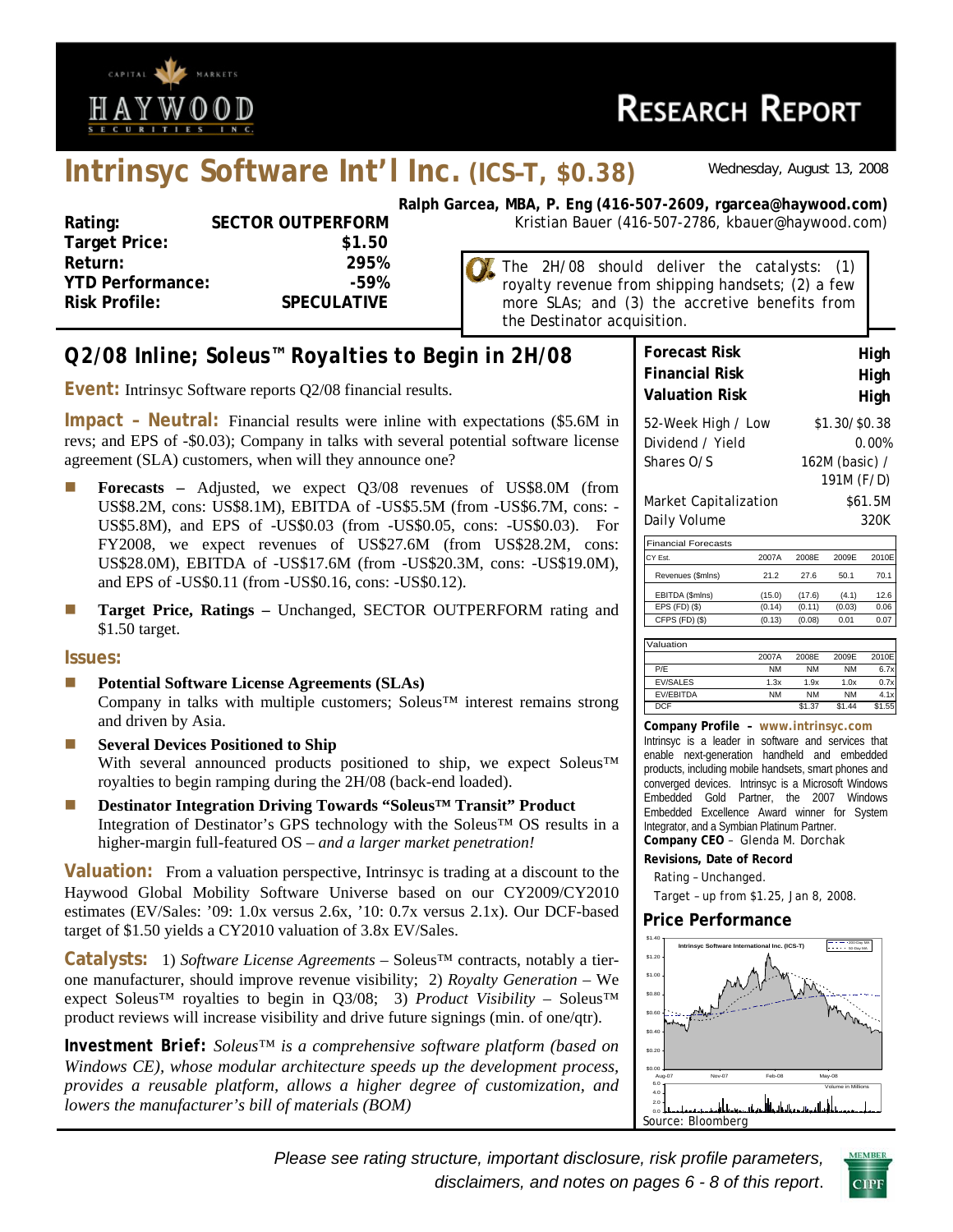| Intrinsyc Software International Inc.                                                                                                                                                                                                                                                                                                                                                                                             |                    |               |                | <b>Ticker</b>  |                 |      |                       |                                    | ICS-T                      |               |                  | Price                                      |                            | \$0.38                                                    |                   | Target: \$1.50 | <b>Rating: Sector Outperform</b>     |
|-----------------------------------------------------------------------------------------------------------------------------------------------------------------------------------------------------------------------------------------------------------------------------------------------------------------------------------------------------------------------------------------------------------------------------------|--------------------|---------------|----------------|----------------|-----------------|------|-----------------------|------------------------------------|----------------------------|---------------|------------------|--------------------------------------------|----------------------------|-----------------------------------------------------------|-------------------|----------------|--------------------------------------|
|                                                                                                                                                                                                                                                                                                                                                                                                                                   |                    |               |                | Shares O/S (M) |                 |      |                       |                                    | 191.0                      |               |                  | Market Cap. (\$M):                         |                            | \$62                                                      |                   |                |                                      |
| Alpha: Product delivery in Taiwan, China and EMEA will provide positive synergy and momentum to future licensing deals.                                                                                                                                                                                                                                                                                                           |                    |               |                |                |                 |      |                       |                                    |                            |               |                  |                                            |                            |                                                           |                   |                |                                      |
| <b>Investment Highlights</b>                                                                                                                                                                                                                                                                                                                                                                                                      |                    |               |                |                |                 |      |                       |                                    |                            |               |                  |                                            |                            | Intrinsyc Software International Inc. - Chart             |                   |                |                                      |
| Company Description - Intrinsyc is a leader in software and services that enable next-generation handheld and embedded products, including mobile handsets, smart<br>phones and converged devices.                                                                                                                                                                                                                                |                    |               |                |                |                 |      |                       |                                    |                            |               |                  |                                            | \$1.40<br>\$1.20           | 50 Day MA<br>200 Day MA<br>1.1.1.1                        |                   |                |                                      |
| Investment Brief - The company's mobile software products, engineering services, and years of expertise help OEMs, service providers, and silicon providers deliver<br>compelling wireless products with faster time-to-market and improved development cost. Intrinsyc is a Microsoft Windows Embedded Gold Partner, the 2007 Windows<br>Embedded Excellence Award winner for System Integrator, and a Symbian Platinum Partner. |                    |               |                |                |                 |      |                       |                                    |                            |               |                  |                                            | \$1.00<br>\$0.80<br>\$0.60 |                                                           |                   |                |                                      |
| Catalysts - Continued design wins, two have been announced so far, should drive royalty revs.                                                                                                                                                                                                                                                                                                                                     |                    |               |                |                |                 |      |                       |                                    |                            |               |                  |                                            | \$0.40                     |                                                           |                   |                |                                      |
| Risks - Handset mftrs and OEMs decide not to go with Windows CE platform; slow shipments delay royalty stream.                                                                                                                                                                                                                                                                                                                    |                    |               |                |                |                 |      |                       |                                    |                            |               |                  |                                            | \$0.20<br>\$0.00           |                                                           |                   |                |                                      |
| <b>Recent Financings:</b><br>Equity Offering Feb 2008 - 28.6M @ \$1.05<br>Past Equity Offering May 2007 - 33.3M @ \$0.60                                                                                                                                                                                                                                                                                                          |                    |               |                |                |                 |      |                       |                                    |                            |               |                  |                                            | 6.0<br>40                  |                                                           |                   |                |                                      |
| Management:<br>Glenda Dorchak, Chairman & CEO; George Reznik, CFO; Randy Kath, CTO                                                                                                                                                                                                                                                                                                                                                |                    |               |                |                |                 |      |                       |                                    |                            |               |                  |                                            | 20<br>6 C                  |                                                           |                   |                |                                      |
| <b>Financial Forecasts</b>                                                                                                                                                                                                                                                                                                                                                                                                        |                    |               | Annual         |                |                 |      |                       |                                    | Quarterly                  |               |                  |                                            |                            | <b>Key Statistics</b>                                     |                   |                |                                      |
| FY-end Dec-31                                                                                                                                                                                                                                                                                                                                                                                                                     | 2007A              | 2008E         | 2009E          | 2010E          | 2011E           |      |                       | Q1/2008A                           | Q2/2008A Q3/2008E Q4/2008E |               |                  | Q1/2009E                                   |                            | Price / Target / Return                                   | \$0.38            | \$1.50         | 294.7%                               |
| Revenues (\$mins)                                                                                                                                                                                                                                                                                                                                                                                                                 | 18.2               | 27.6          | 50.1           | 70.1           | 86.1            |      |                       | 5.6                                | 5.6                        | 8.0           | 8.5              | 9.7                                        |                            | 52wk Hi / Lo                                              |                   | \$1.30         | \$0.38                               |
| Rev. Growth %                                                                                                                                                                                                                                                                                                                                                                                                                     |                    | 52%           | 81%            | 40%            | 23%             |      |                       |                                    | 0%                         | 43%           | 7%               | 13%                                        |                            | Shares O/S (mlns)                                         |                   |                |                                      |
| Consensus Revenue Est. (\$mins)                                                                                                                                                                                                                                                                                                                                                                                                   | 19.8               | 28.0          | 56.0           | 65.5           |                 |      |                       | 4.9                                | 5.4                        | 8.1           | 9.1              | 10.4                                       |                            | Basic / F.D.                                              |                   | 161.9          | 191.0                                |
| 3 months ago.<br><b>EBITDA</b> (\$mins)                                                                                                                                                                                                                                                                                                                                                                                           | 20<br>(16.6)       | 23<br>(17.6)  | 48<br>(4.1)    | 57<br>12.6     | 73<br>18.6      |      |                       | 5<br>(3.7)                         | 5<br>(3.9)                 | 5<br>(5.5)    | 6<br>(4.6)       | 8<br>(2.9)                                 | Float                      | Cash Burn / Dividend Yield                                |                   | 1.2            | 150.0<br>0.0%                        |
| <b>EBITDA Growth %</b>                                                                                                                                                                                                                                                                                                                                                                                                            |                    | $-6%$         | 77%            | 405%           | 48%             |      |                       |                                    | $-5%$                      | $-42%$        | 16%              | 37%                                        |                            | Short Interest / as % of Float                            |                   | 0.0            | 0.0%                                 |
| Consensus EBITDA Est. (\$mins)                                                                                                                                                                                                                                                                                                                                                                                                    | (14.2)             | (19.0)        | (10.1)         | 1.2            |                 |      |                       | (3.6)                              | (4.4)                      | (5.8)         | (4.8)            | (4.1)                                      |                            | Daily Volume (3-Mth. Avg. mlns)                           |                   |                | 0.32                                 |
| 3 months ago.                                                                                                                                                                                                                                                                                                                                                                                                                     | (14.2)             | (14.4)        | (0.3)          | 7.8            | 15.1            |      |                       | (3.6)                              | (4.4)                      | (5.8)         | (4.8)            | (4.1)                                      |                            | Market Cap. / Enterprise Value (mlns)                     |                   | 61.5           | 40.1                                 |
| $EPS$ (FD) $(S)$                                                                                                                                                                                                                                                                                                                                                                                                                  | (0.16)             | (0.11)        | (0.03)         | 0.06           | 0.09            |      |                       | (0.03)                             | (0.03)                     | (0.03)        | (0.03)           | (0.02)                                     |                            | Cash / Debt (mlns)                                        |                   | 21.5           | 0.0                                  |
| EPS Growth %                                                                                                                                                                                                                                                                                                                                                                                                                      |                    | 30%           | 71%            | 282%           | 60%             |      |                       |                                    | 4%                         | $-12%$        | 11%              | 37%                                        |                            | Cash / Shr & Net Cash / Shr                               |                   | \$0.13         | \$0.13                               |
| Consensus EPS Est. (\$)                                                                                                                                                                                                                                                                                                                                                                                                           | (0.17)             | (0.12)        | (0.04)         | 0.01           |                 |      |                       | (0.03)                             | (0.03)                     | (0.03)        | (0.03)           | (0.03)                                     |                            | Tang. Book Value / Share                                  |                   |                | \$0.25                               |
| 3 months ago.                                                                                                                                                                                                                                                                                                                                                                                                                     | (0.17)             | (0.10)        | (0.00)         | 0.05           |                 |      |                       | (0.03)                             | (0.03)                     | (0.03)        | (0.02)           | (0.01)                                     |                            | Company CEO / Website                                     | Glenda M. Dorchak |                | www.intrinsyc.com                    |
| CFPS (FD) (\$)<br>CFPS Growth %                                                                                                                                                                                                                                                                                                                                                                                                   | (0.15)             | (0.08)<br>48% | 0.01<br>111%   | 0.07<br>740%   | 0.12<br>75%     |      |                       | (0.04)                             | (0.01)<br>60%              | (0.01)<br>16% | (0.02)<br>$-68%$ | (0.02)<br>18%                              |                            | <b>Top Holders:</b><br>1) Camlin Asset Management Limited |                   |                | 4.5%                                 |
| Consensus CFPS Est. (\$)                                                                                                                                                                                                                                                                                                                                                                                                          | ÷,                 | (0.08)        | $\blacksquare$ | 0.07           |                 |      |                       | (0.02)                             | (0.01)                     | (0.02)        | $\blacksquare$   |                                            |                            | 2) IG Investment Management, Ltd.                         |                   |                | 2.6%                                 |
| 3 months ago.                                                                                                                                                                                                                                                                                                                                                                                                                     |                    | (0.07)        | 0.02           | 0.08           |                 |      |                       | (0.02)                             | (0.03)                     |               |                  |                                            |                            | 3) Gruber & McBaine Capital Management, LLC               |                   |                | 1.1%                                 |
|                                                                                                                                                                                                                                                                                                                                                                                                                                   |                    |               |                |                |                 |      |                       |                                    |                            |               |                  | *All consensus numbers are from Capital IQ |                            | Ownership:                                                |                   |                |                                      |
|                                                                                                                                                                                                                                                                                                                                                                                                                                   |                    |               |                |                |                 |      |                       |                                    |                            |               |                  |                                            |                            | Management Control (Proxy)                                |                   | 1.7 M          | 1.0%                                 |
| <b>Valuation Metrics</b>                                                                                                                                                                                                                                                                                                                                                                                                          | 2006               | 2007          | 2008           | 2009           |                 |      |                       | <b>Analyst Ratings: Capital IQ</b> |                            |               |                  | <b>Potential Upside</b>                    |                            |                                                           |                   |                | *Source: CapitalIQ, Bloombero        |
| <b>EV/EBITDA - Current</b>                                                                                                                                                                                                                                                                                                                                                                                                        | <b>NM</b>          | <b>NM</b>     | <b>NM</b>      | <b>NM</b>      |                 |      | <b>Average Target</b> |                                    |                            | \$1.16        |                  | 205%                                       |                            | <b>Historical Valuation Parameters</b>                    |                   |                |                                      |
| Est. EV/EBITDA - Target                                                                                                                                                                                                                                                                                                                                                                                                           |                    |               | <b>NM</b>      | 21.0x          |                 |      | <b>Median Target</b>  |                                    |                            | \$1.25        |                  | 229%                                       | 8.01                       |                                                           |                   |                | Intrinsyc Software International Inc |
| <b>EV/SALES - Current</b>                                                                                                                                                                                                                                                                                                                                                                                                         | 1.9x               | <b>NM</b>     | 1.9x           | 1.0x           |                 |      |                       | <b>Sector Outperform</b>           |                            | 5             |                  |                                            |                            | FWD EV/SALES - NTM                                        |                   |                | Average of Comps                     |
| Est. EV/SALES - Target                                                                                                                                                                                                                                                                                                                                                                                                            |                    |               | 9.6x           | 5.3x           |                 |      | <b>Sector Perform</b> |                                    |                            | $\Omega$      |                  |                                            | 70x                        |                                                           |                   |                |                                      |
| Current, 1-Year, 2-Year                                                                                                                                                                                                                                                                                                                                                                                                           |                    |               |                |                |                 |      |                       | <b>Sector Underperform</b>         |                            | $\Omega$      |                  |                                            | 6.01                       |                                                           |                   |                |                                      |
| <b>DCF Target</b>                                                                                                                                                                                                                                                                                                                                                                                                                 |                    | \$1.37        | \$1.44         | \$1.55         |                 |      | # of Analysts         |                                    |                            | 5             |                  |                                            | 5.0x                       |                                                           |                   |                |                                      |
| Comparables                                                                                                                                                                                                                                                                                                                                                                                                                       | <b>Stock Price</b> |               | Pot.           |                | <b>EV/Sales</b> |      |                       | <b>EBITDA Margin</b>               | P/E                        |               |                  | <b>EV/EBITDA</b>                           | 40 <sub>0</sub>            |                                                           |                   |                |                                      |
|                                                                                                                                                                                                                                                                                                                                                                                                                                   | Today              | <b>Target</b> | Return         | 2008           | 2009            | 2010 | 2008                  | 2009                               | 2008                       | 2009          | 2008             | 2009                                       |                            |                                                           |                   |                |                                      |
| Intrinsyc Software International Inc.                                                                                                                                                                                                                                                                                                                                                                                             | 0.38               | 1.50          | 295%           | 1.9x           | 1.0x            | 0.7x | $-64%$                | $-8%$                              | <b>NM</b>                  | <b>NM</b>     | <b>NM</b>        | <b>NM</b>                                  | 3.01                       |                                                           |                   |                |                                      |
| <b>Esmertec AG</b>                                                                                                                                                                                                                                                                                                                                                                                                                | 9.99               | 10.00         | 0%             | 4.4x           | 3.4x            | 3.0x | 9%                    | 13%                                | <b>NM</b>                  | <b>NM</b>     | <b>NM</b>        | 25.9x                                      |                            |                                                           |                   |                |                                      |
|                                                                                                                                                                                                                                                                                                                                                                                                                                   |                    |               |                |                |                 |      |                       |                                    |                            |               |                  |                                            | 2.0x                       |                                                           |                   |                |                                      |

**Access Company, Ltd.** 178,000 436,250 145% 1.5x 1.3x 1.1x 6% 9% NM 37.8x 24.9x 14.6x **Opera Software ASA** 23.00 25.19 10% 5.0x 3.6x 2.8x 12% 18% NM 33.0x NM 20.6x **BSQUARE Corp.** 4.00 NM NM NM NM NM NM NM NM NM NM NM **Smith Micro Software Inc.** 7.74 10.83 40% 2.1x 1.8x 1.6x 1.8% 22% 13.4x 10.0x 11.6x 8.2x<br>**11.4x 11.8x 11.8x 11.8x 11.8x 1.6x** 1.7,100 25,000 46% 4.8x 3.7x 3.0x 30% 39% 20.8x 11.8x 1.5.6x 9.4x **Infraware Inc.** | 17,100 | 25,000 | 46% | 4.8x 3.7x 3.0x | 30% 39% | 20.8x 11.8x | 15.6x 9.4x **Acrodea Inc.** | 163,000 | 425,000 | 161% | 2.6x 1.7x 1.2x | 28% 32% | 31.4x 12.7x | 9.1x 5.2x **Average 2.4x 2.6x 2.1x 17% 22% 21.9x 21.1x 15.3x 14.0x**<br><sup>2</sup> All consensus numbers are from Canital IO \*All consensus numbers are from Capital IQ **Historical Valuation Parameters 3-Yr Avg. NTM TTM 2008 2009 2008 2009 2008 2009 2008 2009 Last 3mth YTD EV/EBITDA P/CF EBITDA Growth Sales Growth Returns % EPS Growth Intrinsyc Software International Inc.** NM NM NM NM NM 6% -77% 30% 71% 52% 81% -45% -59% **Esmertec AG** NM NM NM 29.4x 189% 100% 89% 119% 26% 30% 14% -9% **Access Company, Ltd.** 26.3x 24.2x 32.9x 26.5x -32% 71% 102% NM 8% 17% -42% -65%

| Intrinsvc Software International Inc. | <b>NM</b> | <b>NM</b> | <b>NM</b> | <b>NM</b> | 6%        | $-77%$    | 30%       | 71%       | 52%       | 81%       | $-45%$ | $-59%$                                     |  |
|---------------------------------------|-----------|-----------|-----------|-----------|-----------|-----------|-----------|-----------|-----------|-----------|--------|--------------------------------------------|--|
| <b>Esmertec AG</b>                    | <b>NM</b> | <b>NM</b> | <b>NM</b> | 29.4x     | 189%      | 100%      | 89%       | 119%      | 26%       | 30%       | 14%    | $-9%$                                      |  |
| Access Company, Ltd.                  | 26.3x     | 24.2x     | 32.9x     | 26.5x     | $-32%$    | 71%       | 102%      | <b>NM</b> | 8%        | 17%       | $-42%$ | $-65%$                                     |  |
| Opera Software ASA                    | <b>NM</b> | <b>NM</b> | <b>NM</b> | 28.8x     | <b>NM</b> | 99%       | <b>NM</b> | 93%       | 45%       | 37%       | 49%    | 78%                                        |  |
| <b>BSQUARE Corp.</b>                  | <b>NM</b> | 1.9x      | <b>NM</b> | <b>NM</b> | <b>NM</b> | <b>NM</b> | <b>NM</b> | <b>NM</b> | <b>NM</b> | <b>NM</b> | $-21%$ | $-41%$                                     |  |
| Smith Micro Software Inc.             | 14.1x     | <b>NM</b> | <b>NM</b> | <b>NM</b> | 149%      | 42%       | <b>NM</b> | 34%       | 37%       | 19%       | $-6%$  | $-9%$                                      |  |
| Infraware Inc.                        | 14.0x     | <b>NM</b> | 17.0x     | 10.4x     | 42%       | 67%       | 51%       | 76%       | 36%       | 30%       | $-6%$  | 7%                                         |  |
| Acrodea Inc.                          | 26.1x     | 23.1x     | 13.4x     | 7.5x      | <b>NM</b> | 75%       | <b>NM</b> | 148%      | <b>NM</b> | 55%       | $-60%$ | $-52%$                                     |  |
| Average                               | 20.1x     | 16.4x     | 21.1x     | 20.5x     | 87%       | 76%       | 80%       | 94%       | 30%       | 31%       | $-10%$ | $-13%$                                     |  |
|                                       |           |           |           |           |           |           |           |           |           |           |        | *All consensus numbers are from Capital IQ |  |

Discounted Cash Flow Analysis (FY-End Dec, US\$) Modeled Units Shipped 12,687,500 12,687,500 12,687,500 12,687,500 12,687,500 12,687,500 12,687,500 12,687,500 1 venue (\$) wenue gro EBITDA (\$) .<br>EBITDA Margin mortization (\$) EBIT (\$) NOPAT [ EBIT \* (1 - effective tax rate) ] Plus Amortization (\$) Less Capital Expenditures (\$) Capital Intensity **Net Working Capital Cha** minal Value Equity Value DCF Value 246,2010 2% 45% -70% -64% **Intrinsyc Software 2010 2011** 27,629,806 19,705,794 **2007 2008 2009** 70,1 50,113,713 86,067,046 46,178 3,929,574 (801,819) (841,754) (14,512,370) (18,664,055) (18,664,055) (5,498,973) 11,172,542 (562,912) (888,86 81% 40% 23% 18,604,114 -8% 18% 22% (13,434,798) (17,604,765) (4,129,541) 12,611,467 1,508,684 (14,232,183) (18,514,430) (5,498,973) 1,172,542 1,095,430 1,095,430 797,385 909,664 1 1 38,925 1 438,925 1 438,925 1 4 1 1 1 1 4 38,925 1 4 1 1 1 1 4 38,925 1 1 1 1 1 1  $\frac{1}{3}$  17,095,430 909,664 797,385 1 1 ,369,433 1 ,438,925 ,508,684 169,543 (1,032,805) 0 0 0 0 0 3,029,574 (1,917,176) 3,029,574 (1,917,176) **137 | 138 | 144 | 155 | 156 | 157 | 158 | 159 | 159 | 159 | 159 | 159 | 159 | 159 | 159 | 159 | 159 | 159 | 1** 278,417,843 278,417,843 278,417,843 274,754,236 296,539,879

urce: Haywood Securities Inc., Company Reports, Target, Return and Forecasts are Consensus Based Using Capital IQ.

Source: Haywood Securities

**Performan** 

 $\ddot{\mathbf{0}}$  $1.0$ 

Nov04 Feb05 May05 i<br>P<br>Voq

Mlns



Q4/05A Q1/06A Q2/06A Q3/06A Q4/06A Q1/07A Q2/07A Q3/07A Q4/07A Q1/08A Q2/08A Q3/08E Q4/08E Q1/09E Q2/09E Q3/09E Q4/09E

**Quarterly Revenue & EBITDA Margin** 

Revenue **EBITDA** Margin %

Feb08<br>August 2007<br>Nov07 August 2007

Kristian Bauer (416-507-2786, kbauer@haywood.com) **Ralph Garcea, MBA, P.ENG (416-507-2609, rgarcea@haywood.com)**



-100% -80% -60% -40% -20% 0%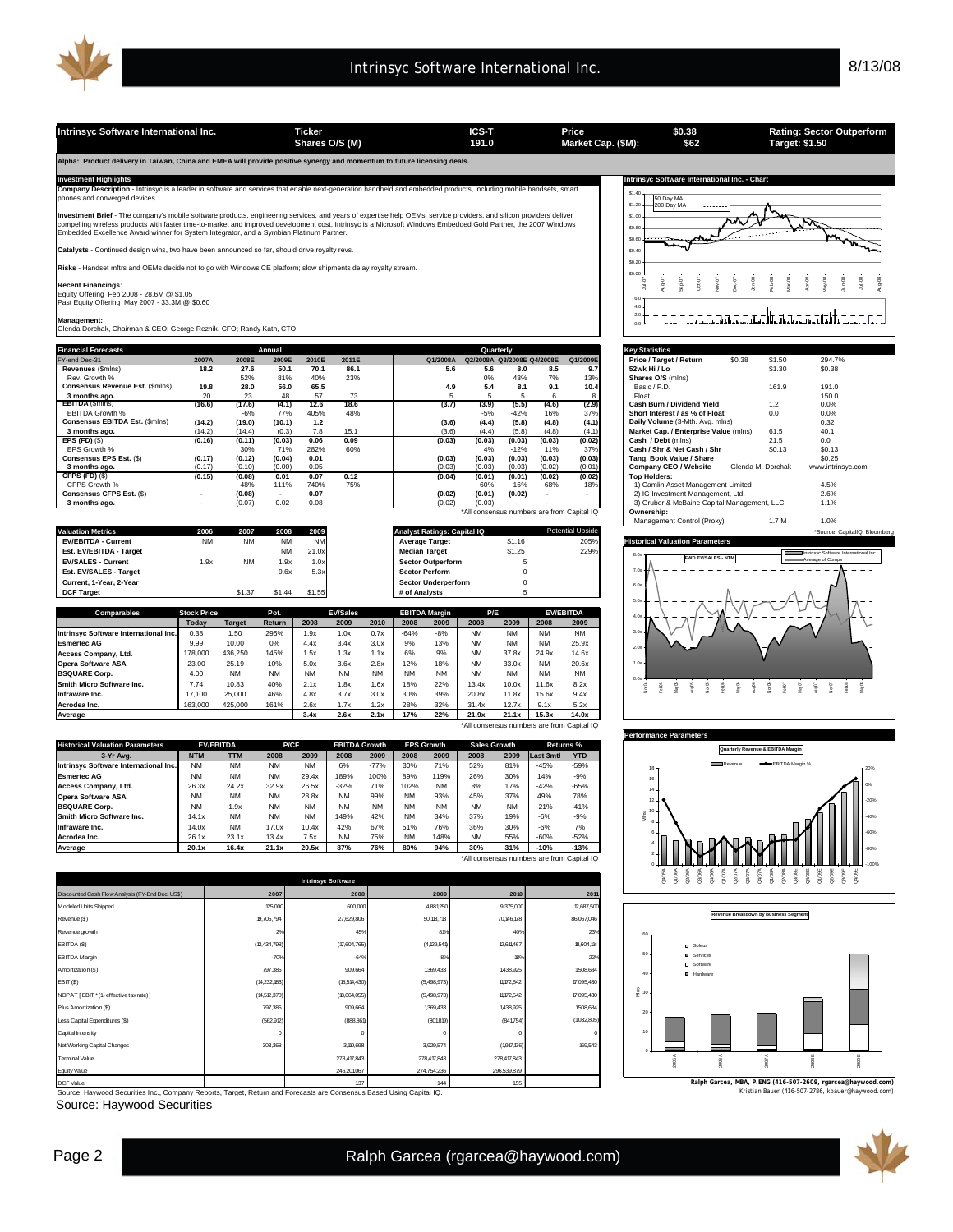

## **Investment Thesis**

Intrinsyc Software operates primarily as two businesses: the wireless systems engineering group, and the mobility software business that has been responsible for the development of Soleus, a consumer software product for wireless and handheld devices since 2004.

Soleus is a comprehensive software platform (based on Windows CE) and includes a high-level operating system (HLOS), an application suite, a pre-certified telephony stack, and sophisticated user interface-generation tools. Soleus' modular architecture speeds up the development process, provides a reusable platform, allows a higher degree of customization, and lowers the manufacturer's bill of materials. Within the mobile phone market, feature phones (Intrinsyc's target segment) have evolved as the biggest segment, and in 2006, contributed approximately 60% of the global sales (587 million units). We expect feature phones to continue to be 60% to 65% of global shipments going forward.

### **Q2/08 Inline; Soleus™ Royalties to Begin in 2H/08**

On August  $12<sup>th</sup>$ , 2008 Intrinsyc Software released their Q2/08 financial results; the financial results were inline with expectations (\$5.6M in revs; and EPS of -\$0.03). We believe the most important takeaways from the conference call were: (1) the update on future software license agreements (SLAs); (2) the Company has several mobile products that should be released in the  $2H/08$  and lead to Soleus<sup>TM</sup> royalty revenue; and (3) the integration of Destinator's GPS product and Soleus™ is progressing well, introducing "Soleus™ Transit".

Financially, we expect Q3/08 revenues of US\$8.0M (from US\$8.2M, cons: US\$8.1M), EBITDA of -US\$5.5 (from -US\$6.7M, cons: -US\$5.8M), and EPS of -US\$0.03 (from - US\$0.05, cons: -US\$0.03). For FY2008, we expect revenues of US\$27.6M (from US\$28.2M, cons: US\$28.0M), EBITDA of -US\$17.6M (from -US\$20.3M, cons: -US\$19.0M), and EPS of - US\$0.11 (from -US\$0.16, cons: -US\$0.12). For FY2010, we expect revenues of US\$70.1M (from US\$79.0M), EBITDA of US\$12.6 (from US\$14.8M), and EPS of US\$0.06 (from \$0.09). The Company maintains a strong balance sheet with US\$21.5M in cash & equiv and no debt. We do not expect Intrinsyc Software to need cash before they reach the operational cash flow positive stage in Q3/09 (EPS positive in Q4/09).



#### **Cash Flow from Operations**

Source: Haywood Estimates, Company Data

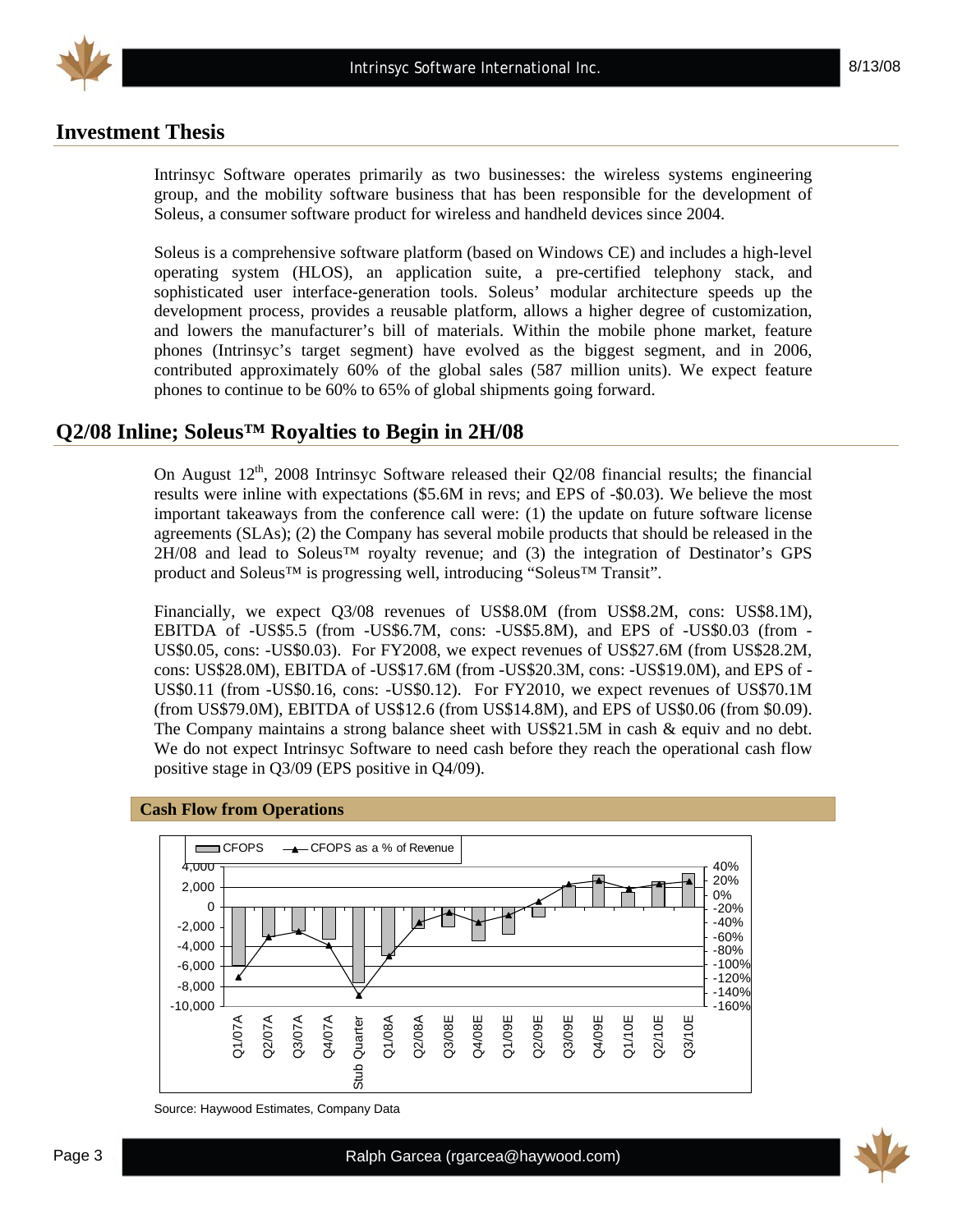

Company management indicated that the interest in Soleus™ has never been stronger; despite the industry interest, the Company has not released a SLA since early in 2008. We expect to see a SLA in the near future, and we expect to see royalty revenues starting in Q3/08. There are several Soleus™- and Destinator-based products that should likely hit the market in the 2H/08, which will benefit Intrinsyc from a top-line and marketing perspective. We remain confident that Soleus™ will find its niche in the mobile OS space.

#### **Soleus™ and Destinator Powered Handheld Devices**



Source: Company Data

As the Destinator integration progresses, we believe that the accretive synergies from the acquisition will be realized. A mobile smartphone with and without GPS will cater to different markets and have different price-points. Furthermore, existing contracts from Destinator can be leveraged for possible Soleus™ contracts. One of the new developments is "Soleus™ Transit" the integration of the existing Soleus™ OS with the Destinator GPS system. We estimate that this integration has the potential to add US\$1.50-2.00 in royalties per unit shipped.

We remain positive on Intrinsyc's potential. The Company is financially well-positioned; operating in the mobile handset market; and has a fundamentally solid product. We believe that the stock is heavily discounted at the \$0.38 level and reiterate our **SECTOR OUTPERFORM rating** and **\$1.50 target.**

### **Valuation**

From a valuation perspective, Intrinsyc is trading at a discount to the Haywood Global Mobility Software Universe based on our CY2009/CY2010 estimates (EV/Sales: '09: 1.0x versus 2.6x, '10: 0.7x versus 2.1x). Our DCF-based target of \$1.50 yields a CY2010 valuation of 3.8x EV/Sales.

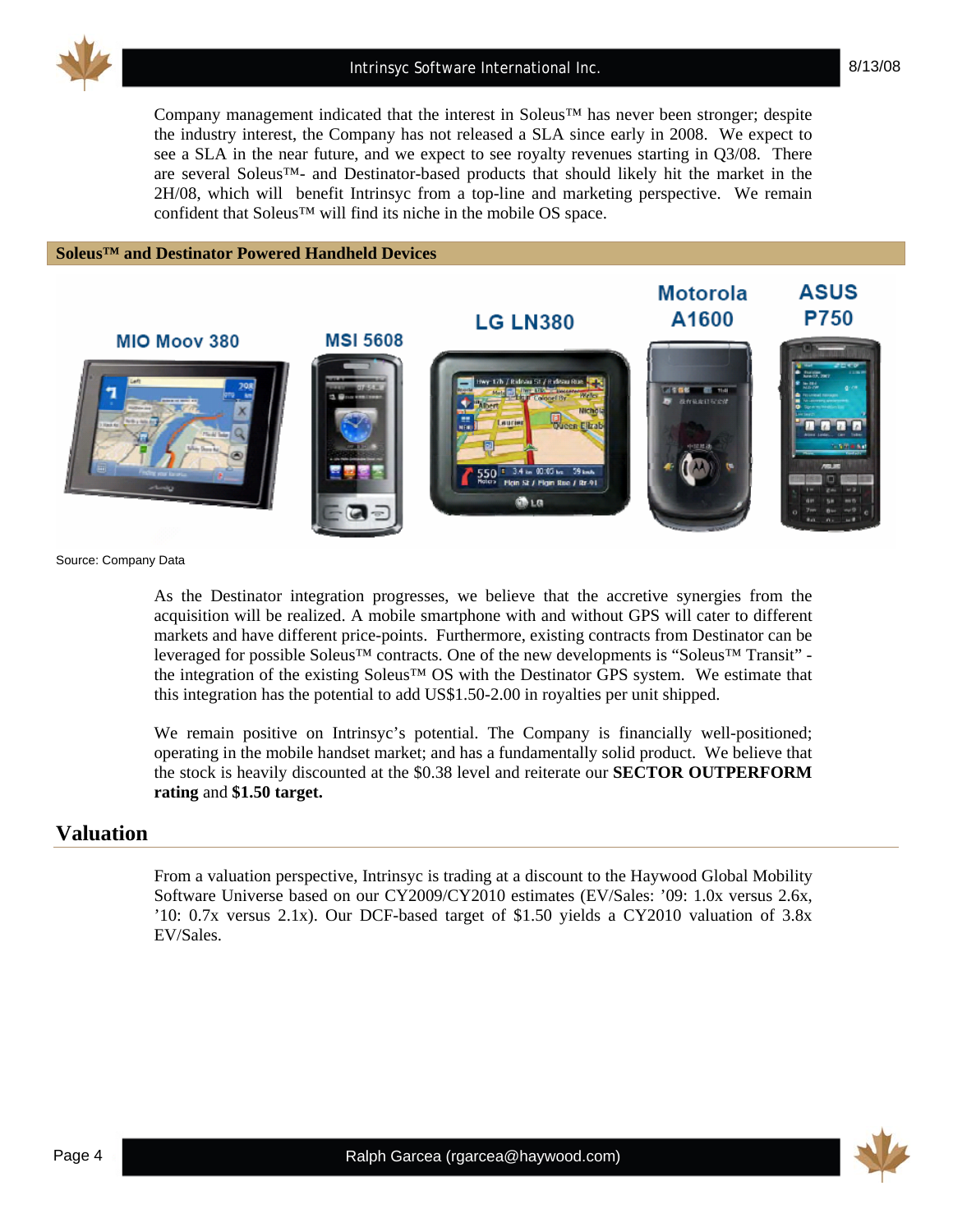

#### **Haywood Global Software Comparables**

| <b>CANADA TECHNOLOGY</b><br><b>Small Cap - Software/Services</b>           | Ticker                           | Trda<br>Curr                                | <b>Local Price</b><br>12-Aug | Target                 | Pot.<br>Return        | % of 52 week<br>Low | High        | Mkt. Cap.<br>(US\$mm) | 1-day       | 7-day           | Market Indicators (Return %)<br>30-day | 90-day                                 | YTD               | Revenue (USD)<br>CY08E | CY09E                  | 180-day % chg<br>CY08E   |                          | P/E<br>CY09E CY08E CY09E       |                          | EV/Sales<br>CY08E CY09E CY08E CY09E |                          |                                | EV/EBITDA                | нc               | REV/Headcount<br>CY08E | CY09E             | Cash pe<br>Share                                                     |
|----------------------------------------------------------------------------|----------------------------------|---------------------------------------------|------------------------------|------------------------|-----------------------|---------------------|-------------|-----------------------|-------------|-----------------|----------------------------------------|----------------------------------------|-------------------|------------------------|------------------------|--------------------------|--------------------------|--------------------------------|--------------------------|-------------------------------------|--------------------------|--------------------------------|--------------------------|------------------|------------------------|-------------------|----------------------------------------------------------------------|
| Constellation Software Inc.                                                | <b>SX:CSU</b>                    | CAD                                         | 29.19                        | 31.24                  |                       | 130%                | 99%         | 58                    | 0%          | 7%              | 8%                                     | 15%                                    | 16%               | 306                    | 35 <sub>0</sub>        | 11%                      | 6%                       | 13.3                           | 11.                      | 1.9                                 | 1.7                      | 11.5                           | 10.1                     | 1.200            | 0.25                   | 0.29              | 0.94                                                                 |
| Absolute Software Corporation<br>SXC Health Solutions, Corp.               | <b>SX:ABT</b><br><b>SXCI</b>     | <b>NR</b><br>CAL<br>USI                     | 11.71<br>14.50               | 18.92<br>19.45         | 62%<br>349            | 119%<br>147%        | 58%<br>67%  | 526<br>34             | 0%<br>0%    | 6%<br>11%       | 4%<br>1%                               | 8%<br>$-11%$                           | $-36%$<br>0%      | 44<br>566              | -7<br>829              | $-5%$<br><b>NMF</b>      | 8%<br><b>NM</b>          | <b>NMF</b><br>23.8             | <b>NMF</b><br>17.1       | <b>NMF</b><br>0.4                   | 6.6<br>0.3               | <b>NMF</b><br>7.2              | <b>NMF</b><br>5.2        | 217<br>429       | 0.20<br>1.32           | 0.33<br>1.93      | 1.11<br>4.05                                                         |
| <b>Corel Corporation</b><br>Intermap Technologies Corp.                    | <b>SX:CRE</b><br><b>TSX:IMP</b>  | CAD<br>٧R<br>CAD                            | 9.61<br>4.92                 | 13.43<br>10.30         | 40%<br>109%           | 137%<br>122%        | 69%<br>43%  | 231<br>21:            | 0%<br>0%    | 0%<br>6%        | 4%<br>4%                               | $-11%$<br>$-24%$                       | $-1%$<br>$-53%$   | 257<br>31              | 266<br>-37             | 2%<br>$-2%$              | 1%<br>$-12%$             | 6.1<br><b>NMF</b>              | 5.6<br><b>NMF</b>        | 1.4<br>5.5                          | 1.<br>4.7                | 5.9<br><b>NMF</b>              | 5.5<br><b>NMF</b>        | 1,110<br>670     | 0.23<br>0.05           | 0.24<br>0.06      | 1.30<br>0.97                                                         |
| Logibec Groupe Informatique Lter                                           | <b>TSX:LGI</b>                   | NR<br>CAD                                   | 21.00                        | 27.68                  | 32%                   | 123%                | 93%         | $19-$                 | 0%          | 5%              | 1%                                     | 10%                                    | $-6%$             | 72                     | NA                     | 7%                       | <b>NMF</b>               | 21.6                           | <b>NMF</b>               | 3.2                                 | <b>NMF</b>               | 8.9                            | <b>NMF</b>               | 430              | 0.17                   | NA                | 0.36                                                                 |
| Points International Ltd<br>Matrikon Inc.                                  | <b>CSX-PTS</b><br><b>SX:MTK</b>  | CAD<br>ΝR<br>JR<br>CA                       | 0.98<br>4.69                 | 2.88<br>5.28           | 194%<br>13%           | 109%<br>229%        | 23%<br>97%  | 138<br>135            | 0%<br>0%    | $-1%$<br>3%     | $-5%$<br>4%                            | $-51%$<br>20%                          | $-76%$<br>95%     | 68<br>76               | 96<br>95               | 1%<br>1%                 | 6%<br>0%                 | <b>NMF</b><br>18.1             | <b>NM</b><br><b>NMF</b>  | 1.8<br>1.5                          | -1.3<br>1.3              | <b>NMF</b><br>9.4              | 14.2<br><b>NM</b>        | 76<br>530        | 0.89<br>0.14           | 1.26<br>0.18      | 0.24<br>0.63                                                         |
| 20-20 Technologies Inc.<br>MKS Inc.                                        | <b>FSX:TWT</b><br><b>SX:MKX</b>  | NR<br>CAL<br><b>NR</b><br>CAD               | 4.50<br>1.50                 | 6.75<br>2.17           | 50%<br>45%            | 113%<br>146%        | 63%<br>77%  | 80<br>73              | 0%<br>0%    | $-6%$<br>2%     | $-3%$<br>$-1%$                         | $-21%$<br>$-14%$                       | $-31%$<br>9%      | 81<br>67               | NA<br>72               | 7%<br>9%                 | <b>NMF</b><br><b>NM</b>  | <b>NMF</b><br>17.2             | <b>NMF</b><br>14.8       | 1.0<br>0.9                          | <b>NMF</b><br>0.8        | 13.5<br>9.0                    | <b>NMF</b><br>6.4        | 643<br>308       | 0.13<br>0.22           | NA<br>0.24        | 0.86<br>0.25                                                         |
| <b>DEQ Systems Corporation</b>                                             | SXV:DEQ<br><b>TSX:ICS</b>        | <b>NR</b><br>CAD                            | 0.90                         | 2.70                   | 200%                  | 120%                | 50%         | 59                    | 0%          | 0%              | 10%                                    | $-28%$                                 | $-36%$            | $\overline{4}$         | 12                     | <b>NMF</b>               | <b>NMF</b>               | <b>NMF</b>                     | <b>NMF</b>               | <b>NMF</b>                          | 4.0                      | <b>NMF</b>                     | 15.9                     | <b>NM</b>        | <b>NA</b>              | NA                | 0.14                                                                 |
| Intrinsvc Software International<br><b>Bridgewater Systems Corporation</b> | TSX:BWC                          | CAD<br>SΟ<br>CAD                            | 0.38<br>3.20                 | 1.50<br>5.25           | 295%<br>64%           | 100%<br>161%        | 29%<br>58%  | 58<br>68              | $0\%$<br>0% | $-8%$<br>0%     | $-18%$<br>22%                          | $-32%$<br>28%                          | $-59%$<br>$-40%$  | 26<br>44               | 52<br>-54              | <b>NMF</b><br>$-9%$      | <b>NMF</b><br>$-79$      | <b>NMF</b><br>16.0             | <b>NMF</b><br>11.        | 0.9<br>0.7                          | 0.4<br>0.0               | <b>NMF</b><br>8.7              | <b>NMF</b><br>4.5        | 174<br>204       | 0.15<br>0.22           | 0.30<br>0.26      | 0.22<br>1.62                                                         |
| Belzberg Technologies Inc.<br>Zaio Corp                                    | SX:BLZ<br><b>SXV:ZAO</b>         | CAL<br>JR<br>CAD                            | 4.04<br>0.44                 | <b>NA</b><br>1.50      | <b>NA</b><br>241%     | 114%<br>314%        | 58%<br>11%  | 56<br>23              | 0%<br>0%    | $-7%$<br>38%    | $-4%$<br>159%                          | $-16%$<br>$-71%$                       | $-25%$<br>$-73%$  | <b>NA</b><br>23        | <b>NA</b><br>24        | <b>NMF</b><br>1%         | NMF<br>0%                | <b>NMF</b><br><b>NMF</b>       | <b>NMF</b><br><b>NMF</b> | NMF<br>0.7                          | <b>NMF</b><br>0.7        | <b>NMF</b><br><b>NMF</b>       | <b>NMF</b><br><b>NMF</b> | 95<br><b>NM</b>  | <b>NA</b><br>NA        | NA<br><b>NA</b>   | 1.49<br>0.11                                                         |
| Redknee Solutions, Inc.<br><b>Immersive Media Corp.</b>                    | <b>AIM-RKN</b><br>CDNX:IMC       | GBF<br>ŝО<br>CAL                            | 0.41<br>0.84                 | 0.73<br>2.35           | 80%<br>180%           | 131%<br>114%        | 46%<br>28%  | 45<br>29              | 0%<br>0%    | 0%<br>$-6%$     | $-8%$<br>$-15%$                        | 13%<br>$-27%$                          | 1%<br>$-47%$      | 50<br>20               | 59<br><b>NA</b>        | <b>NMF</b><br><b>NMF</b> | <b>NMF</b><br><b>NMI</b> | <b>NMF</b><br><b>NMF</b>       | <b>NMF</b><br>13.        | 0.6<br>0.5                          | $\Omega$<br><b>NMF</b>   | <b>NMF</b><br><b>NMF</b>       | <b>NMF</b><br>0.8        | 335<br><b>NM</b> | 0.15<br><b>NA</b>      | 0.18<br>N/        | 0.26<br>0.52                                                         |
| Grev Island Systems International                                          | CDNX:GIS                         | ΝR<br>CAL                                   | 0.26                         | 0.76                   | 199%                  | 116%                | 54%         | 22                    | 0%          | 2%              | $-12%$                                 | $-20%$                                 | $-23%$            | <b>NA</b>              | NA                     | <b>NMF</b>               | <b>NMF</b>               | <b>NMF</b>                     | <b>NMF</b>               | <b>NMF</b>                          | <b>NMF</b>               | 2.8                            | <b>NMF</b>               | <b>NM</b>        | <b>NA</b>              | NA                | 0.13                                                                 |
| Brainhunter Inc.<br><b>EmerGeo Solutions Worldwide In</b>                  | <b>ISX:BH</b><br><b>TSXV:EMG</b> | CAI<br>CAD<br>٧R                            | 0.27<br>1.15                 | <b>NA</b><br><b>NA</b> | NA<br>NA              | 104%<br>115%        | 33%<br>91%  | 11<br>11              | 0%<br>0%    | $-4%$<br>0%     | $-18%$<br>$-16%$                       | $-33%$<br>$-25%$                       | $-41%$<br>51%     | <b>NA</b><br><b>NA</b> | <b>NA</b><br><b>NA</b> | <b>NMF</b><br><b>NMF</b> | <b>NM</b><br><b>NM</b>   | <b>NMF</b><br><b>NMF</b>       | <b>NMF</b><br><b>NMF</b> | <b>NMF</b><br><b>NMF</b>            | <b>NMF</b><br><b>NMF</b> | <b>NMF</b><br><b>NMF</b>       | <b>NMF</b><br><b>NMF</b> | 250<br><b>NM</b> | <b>NA</b><br><b>NA</b> | NA<br>NA          | 0.02<br>0.07                                                         |
| iseemedia Inc.<br>ZipLocal Inc.                                            | CDNX:IEE<br><b>SXV:ZIP</b>       | CAD<br>CAD                                  | 0.17<br>0.10                 | <b>NA</b><br>0.30      | NA<br>200%            | 103%<br>100%        | 23%<br>29%  |                       | 0%<br>0%    | $-18%$<br>$-9%$ | $-8%$<br>$-9%$                         | $-41%$<br>$-26%$                       | $-67%$<br>$-44%$  | <b>NA</b><br>5         | <b>NA</b>              | <b>NMF</b><br>-11%       | <b>NMF</b><br>$-129$     | <b>NMF</b><br><b>NMF</b>       | <b>NM</b><br><b>NMF</b>  | NMF<br>1.5                          | <b>NMF</b><br>0.         | <b>NMF</b><br>NMF              | <b>NMF</b><br>4.3        | 37<br><b>NM</b>  | <b>NA</b><br>NA        | NA<br>NA          | 0.1<br>0.01                                                          |
|                                                                            |                                  |                                             |                              |                        |                       |                     |             | Mear                  | 0%          | 1%              | 4%                                     | $-16%$                                 | $-22°$            | 86%                    | 48°                    | 1%                       | $-19$                    | 16.6x                          | 12.3x                    | 1.5x                                | 1.8x                     | 8.5x                           | 7.5x                     | 419              | 0.32                   | 0.48              | 0.70                                                                 |
|                                                                            |                                  |                                             |                              |                        |                       |                     |             | Mediar                | 0%          | 0%              | $-2%$                                  | $-21%$                                 | $-333$            | 29%                    | 23 <sup>°</sup>        | 1%                       | 0%                       | 17.2x                          | 12.5 <sub>1</sub>        | 1.0x                                | 1.1x                     | 8.9x                           | 5.5x                     | 322              | 0.20                   | 0.26              | 0.31                                                                 |
| <b>CANADA TECHNOLOGY</b>                                                   | Ticker                           | Trdg<br>Curr                                | <b>Local Price</b><br>12-Aug | Target                 | Pot.<br>Return        | % of 52 week<br>Low | High        | Mkt. Cap.<br>(US\$mm) | 1-day       | 7-day           | 30-day 90-day                          | Market Indicators (Return %)           | YTD               | Revenue (USD)<br>CY08E | CY09E                  | 180-day % chg<br>CY08E   |                          | P/E<br>CY09E CY08E CY09E       |                          | EV/Sales<br>CY08E                   |                          | EV/EBITDA<br>CY09E CY08E CY09E |                          | HC               | REV/Headcount<br>CY08E | CY09E             | Cash per<br>Share                                                    |
| Research In Motion Ltd                                                     | <b>RIMM</b>                      | ٧R<br>USD                                   | 128.29                       | 165.73                 | 29%                   | 208%                | 87%         | 72.44                 | 0%          | 5%              | 17%                                    | $-7%$                                  | 13%               | 9.677                  | 14.18                  | 17%                      | <b>NM</b>                | 37.6                           | 26.5                     | 7.3                                 | 5.0                      | <b>NMF</b>                     | 17.2                     | 8.387<br>32.550  | 1.15                   | 1.69              | 2.44                                                                 |
| Nortel Networks Corp<br>CGI Group, Inc.                                    | <b>TSX:GIB.A</b>                 | JR<br>USE<br><b>SO</b><br>CAD               | 5.94<br>11.40                | 9.83<br>15.00          | 65%<br>32%            | 104%<br>127%        | 30%<br>95%  | 2.949<br>3,323        | 0%<br>$0\%$ | $-3%$<br>2%     | $-9%$<br>15%                           | $-25%$<br>2%                           | $-61%$<br>$-2%$   | 11.241<br>3,610        | 11.50<br>3.74          | $-3%$<br>$-2%$           | $-39$<br>$-4%$           | 15.2<br>13.1                   | -7.6<br>12.0             | 0.5<br>1.0                          | $^{\circ}$<br>1.0        | 5.3<br>6.3                     | 4.6<br>6.1               | 26,500           | 0.35<br>0.14           | 0.35<br>0.14      | 6.20<br>0.20                                                         |
| Celestica Inc<br>Open Text Corp.                                           | <b>TSX:CLS</b><br><b>OTEX</b>    | CAI<br><b>USD</b><br>SO                     | 9.03<br>34.74                | 9.62<br>43.00          | 7%<br>24%             | 194%<br>193%        | 91%<br>89%  | 1,939<br>1,775        | 0%<br>0%    | 11%<br>16%      | 7%<br>14%                              | $-3%$<br>$-6%$                         | 56%<br>10%        | 7,939<br>740           | 8,300<br>771           | $-3%$<br>1%              | $-5%$<br>3%              | 11.1<br>16.4                   | 10.0<br>14.1             | 0.2<br>2.5                          | 0.2<br>2.4               | 4.6<br>9.7                     | 4.3<br>9.2               | 31,000<br>2.800  | 0.26<br>0.26           | 0.27<br>0.28      | 5.02<br>4.22                                                         |
| Macdonald Dettwiler & Associate<br>Aastra Technologies Ltd                 | TSX:MDA<br><b>ISX-AAH</b>        | CAD<br>NR<br>ΝR<br>CAL                      | 31.79<br>17.70               | 43.08<br>32.81         | 35%<br>85%            | 110%<br>101%        | 62%<br>48%  | 1,202<br>251          | 0%<br>0%    | 7%<br>$-9%$     | $-1%$<br>$-11%$                        | $-21%$<br>$-33%$                       | $-24%$<br>$-48%$  | 1,160<br>802           | 1,260<br>926           | 18%<br><b>NMF</b>        | 19%<br><b>NMF</b>        | 14.7<br>8.8                    | 12.1<br>7 <sub>1</sub>   | 1.4<br>0.2                          | 1.3<br>0.1               | 9.6<br>2.0                     | 8.4<br>1.7               | 3,000<br>1.600   | 0.39<br>0.50           | 0.42<br>0.58      | 1.03<br>9.28                                                         |
| Cinram International Income Fun                                            | <b>SX:CRW</b>                    | ٧R<br>CA                                    | 4.63                         | 6.46                   | 39%                   | 132%                | 22%         | 24                    | 0%          | 13%             | $-14%$                                 | $-25%$                                 | $-19%$            | 1,894                  | 1,81'                  | 0%                       | 0%                       | 11.1                           | <b>NMF</b>               | 0.4                                 | 0.4                      | 3.2                            | 3.3                      | 17,000           | 0.11                   | 0.1'              | 2.28                                                                 |
| Descartes Systems Group Inc.<br>Certicom Corp.                             | <b>SX:DSG</b><br>TSX:CIC         | ۷R<br>CAL<br>CAD                            | 3.87<br>1.66                 | 5.69<br>2.42           | 47%<br>46%            | 133%<br>132%        | 78%<br>61%  | 192<br>6              | 0%<br>0%    | 5%<br>10%       | 19%<br>4%                              | 5%<br>$-19%$                           | $-7%$<br>5%       | 69<br>19               | 77<br>$\overline{2}$   | 2%<br>0%                 | $-3%$<br>20%             | 15.4<br><b>NMF</b>             | 13.2<br><b>NMF</b>       | 2.1<br>2.1                          | 1.9<br>1.1               | 9.0<br><b>NMF</b>              | 7.7<br><b>NMF</b>        | 300<br>101       | 0.23<br>0.19           | 0.26<br>0.25      | 0.89<br>0.63                                                         |
|                                                                            |                                  |                                             |                              |                        |                       |                     |             | Mear                  | 0%          | 6%              | 4%                                     | $-13%$                                 | $-8o$             | 18%                    | 13%                    | 3%                       | 3%                       | 15.9x                          | 12.8 <sub>2</sub>        | 1.8x                                | 1.4x                     | 6.2x                           | 6.9x                     | 12.324           | 0.36                   | 0.43              | 3.22                                                                 |
|                                                                            |                                  |                                             | <b>Local Price</b>           |                        | Pot.                  | % of 52 week        |             | Media<br>Mkt. Cap.    | 0%          | 6%              | 6%                                     | $-13%$<br>Market Indicators (Return %) | 49                | 9%<br>Revenue (USD)    | $7^\circ$              | 0%<br>180-day % chg      | $-2o$                    | 14.7x<br>P/F                   | 12.0                     | 1.2x<br>EV/Sales                    | 1.2 <sub>2</sub>         | 5.8x<br><b>EV/EBITDA</b>       | 6.1                      | 5.694            | 0.26<br>REV/Headcount  | 0.27              | 2.36<br>Cash per                                                     |
| <b>INTERNET</b>                                                            | Ticker                           | Curr                                        | 12-Aug                       | Target                 | Return                | Low                 | High        | (US\$mm)              | 1-day       | 7-dav           | 30-day 90-day                          |                                        | <b>YTD</b>        | CY08E                  | CY09E                  | CY08E                    |                          | CY09E CY08E CY09E              |                          | CY08E                               |                          | CY09E CY08E CY09E              |                          | HC               | CY08E                  | CY09E             | Share                                                                |
| Google Inc<br>eBay Inc.                                                    | GOOG<br>EBAY                     | USE<br>NR<br>USI                            | 502.61<br>26.05              | 643.54<br>31.08        | 28%<br>19%            | 122%<br>111%        | 67%<br>64%  | 158.04<br>33.88       | 0%<br>0%    | 5%<br>2%        | $-6%$<br>$-7%$                         | $-13%$<br>$-17%$                       | $-27%$<br>$-22%$  | 22,431<br>9.021        | 28.00<br>10.16         | $-2%$<br>4%              | $-5%$<br>2%              | 25.6<br>14.9                   | 20.<br>13.3              | 6.5<br>3.3                          | -5.<br>2.9               | 15.6<br>9.0                    | 12.3<br>8.1              | 19,604<br>15,500 | 1.14<br>0.58           | 1.43<br>0.66      | 38.59<br>3.12                                                        |
| Yahoo! Inc                                                                 | YHOO                             | <b>NR</b><br>USE                            | 20.43                        | 23.95                  | 17%                   | 110%                | 60%         | 28.31                 | 0%          | 3%              | $-13%$                                 | $-25%$                                 | $-12%$            | 5.630                  | 6,37                   | 0%                       | $-2%$                    | <b>NMF</b>                     | 38.                      | 4.7                                 | $\mathbf{4}$             | 14.0                           | 12.1                     | 14,300           | 0.39                   | 0.45              | 1.88                                                                 |
| Amazon.com Inc                                                             | AMZN                             | <b>NR</b><br>USD                            | 87.25                        | 89.96                  | 3%                    | 143%                | 86%         | 37,162                | 0%          | 10%             | 27%                                    | 18%                                    | $-6%$             | 19,844                 | 24.70                  | 3%                       | 3%                       | <b>NMF</b>                     | <b>NMF</b>               | 1.8                                 | 1.                       | <b>NMF</b>                     | 19.4                     | 17,000           | 1.17                   | 1.45              | 5.59                                                                 |
|                                                                            |                                  |                                             |                              |                        |                       |                     |             | Mear<br>Mediar        | 0%<br>0%    | 5%<br>4%        | 0%<br>$-6%$                            | $-9%$<br>-15%                          | $-17$ °<br>$-17°$ | 25%<br>27%             | 19%<br>19%             | 1%<br>1%                 | 0%<br>0%                 | $20.2x$ 24.1<br>20.2x          | 20.8                     | 4.1x<br>4.0x                        | 3.4x<br>3.5 <sub>1</sub> | 12.8x 13.0x<br>14.0x           | 12.2x                    | 16.601<br>16.250 | 0.82<br>0.86           | 1.00<br>1.04      | 12.29<br>4.35                                                        |
|                                                                            |                                  |                                             |                              |                        |                       |                     |             |                       |             |                 |                                        |                                        |                   |                        |                        |                          |                          |                                |                          |                                     |                          |                                |                          |                  |                        |                   |                                                                      |
| <b>GLOBAL SOFTWARE</b>                                                     | Ticker                           | Trdg<br>Curr                                | <b>Local Price</b><br>12-Aug | Target                 | Pot.<br>Return        | % of 52 week<br>Low | High        | Mkt. Cap.<br>(US\$mm) | $1 - day$   | 7-day           | 30-day 90-day                          | Market Indicators (Return %)           | YTD               | Revenue (USD)<br>CY08E | CY09E                  | 180-day % chg<br>CY08E   |                          | P/E<br>CY09E CY08E CY09E       |                          | EV/Sales<br>CY08E                   |                          | EV/EBITDA<br>CY09E CY08E CY09E |                          | HC               | REV/Headcount<br>CY08E | CY09E             | Cash per<br>Share                                                    |
| Microsoft Corporation                                                      | <b>MSFT</b>                      | USE                                         | 28.12                        | 35.33                  | 26%                   | 113%                | 75%         | 256.74                | 0%          | 7%              | 11%                                    | $-6%$                                  | $-21%$            | 63,232                 | 71.28                  | 0%                       | 1%                       | 14.4                           | 12.                      | 3.7                                 | -3.                      | 8.4                            | 7.6                      | 91,000           | 0.69                   | 0.78              | 2.32                                                                 |
| Oracle Corp.<br>SAP AG                                                     | ORCL<br><b>SAP</b>               | USD<br>NR<br>FUF                            | 22.90<br>38.43               | 25.39<br>41.28         | 11%<br>- 79           | 126%<br>135%        | 97%<br>92%  | 118,069<br>68.20      | 0%<br>0%    | 3%<br>3%        | 9%<br>19%                              | 5%<br>17%                              | 1%<br>8%          | 24,061<br>18.052       | 27,69<br>19.88         | 4%<br>$-1%$              | 8%<br>$-1%$              | 16.8<br>19.8                   | 14.<br>16.9              | 4.9<br>3.6                          | 4.<br>3.2                | 10.8<br>12.1                   | 9.4<br>10.3              | 84,233<br>42,772 | 0.29<br>0.42           | 0.33<br>0.46      | 2.14                                                                 |
| /Mware, Inc.                                                               | VMW                              | NR<br>USD                                   | 34.89                        | 37.87                  | 9%                    | 108%                | 28%         | 13,53                 | 0%          | 1%              | $-11%$                                 | $-47%$                                 | $-59%$            | 1.894                  | 2.428                  | $-6%$                    | $-149$                   | 38.3                           | 29.2                     | 6.7                                 | -5.2                     | <b>NMF</b>                     | 16.3                     | 5.000            | 0.38                   | 0.49              |                                                                      |
| Adobe Systems Inc.<br><b>Symantec Corporation</b>                          | ADRE<br>SYMC                     | ΝR<br>USE<br>NR<br>USD                      | 45.62<br>21.89               | 49.33<br>24.00         | 8%<br>10%             | 149%<br>151%        | 94%<br>97%  | 24.19<br>18.36        | 0%<br>0%    | 5%<br>$-1%$     | 16%<br>16%                             | 11%<br>6%                              | 7%<br>36%         | 3.592<br>6,287         | 4.086<br>6.73          | 1%<br>2%                 | 2%<br>4%                 | 23.4<br>15.5                   | 20.7<br>13.8             | 6.3<br>2.9                          | 5.6<br>2.7               | 13.8<br>7.6                    | 12.4<br>7.               | 6.959<br>17,600  | 0.52<br>0.36           | 0.59<br>0.38      | 3.52<br>2.89                                                         |
| CA, Inc<br>Autodesk, Inc.                                                  | ADSK                             | <b>NR</b><br>USD<br><b>NR</b><br>USD        | 24.22<br>34.39               | 28.79<br>44.75         | 19%<br>30%            | 120%<br>116%        | 86%<br>67%  | 12,552<br>7.70        | 0%<br>0%    | 6%<br>2%        | 9%<br>4%                               | 1%<br>$-14%$                           | $-3%$<br>$-31%$   | 4.480<br>2,497         | 4,76<br>2.82           | 2%<br>2%                 | 4%<br>1%                 | 17.3<br>15.3                   | 15.1<br>13.0             | 2.8<br>2.7                          | 2.6<br>2.4               | 7.8<br>9.2                     | 7.0<br>7.8               | 13,700<br>7.300  | 0.33<br>0.34           | 0.35<br>0.39      | 4.65<br>4.21                                                         |
| VeriSign Inc.                                                              | <b>VRSN</b>                      | <b>NR</b><br>USD<br>JR                      | 32.23                        | 40.36                  | 25%                   | 113%                | 76%         | 6,227                 | 0%          | $-4%$           | $-9%$                                  | $-19%$                                 | $-14%$            | 947                    | 1,12                   | -15%                     | $-7%$                    | 32.3                           | 20.3                     | 7.6                                 | 6.4                      | 16.2                           | 12.2                     | 4,251            | 0.22                   | 0.26              | 2.51                                                                 |
| Salesforce.com<br>Dassault Systemes SA                                     | CRM<br><b>ENXTPA:</b>            | USD<br>NR<br><b>EUF</b>                     | 70.32<br>42.03               | 73.67<br>43.72         | 5%<br>4%              | 181%<br>135%        | 93%<br>84%  | 8.44<br>7,36          | 0%<br>0%    | 3%<br>1%        | 11%<br>12%                             | 1%<br>3%                               | 12%<br>4%         | 1,075<br>2.006         | 1.407<br>2.193         | 5%<br>$-3%$              | 4%<br>$-3%$              | NMF<br>19.7                    | <b>NMF</b><br>17.5       | 7.4<br>3.3                          | 5.<br>3.0                | <b>NMF</b><br>11.1             | <b>NMF</b><br>9.9        | 2,606<br>7.459   | 0.41<br>0.27           | 0.54<br>0.29      | 4.12<br>8.73                                                         |
| <b>BMC Software Inc.</b><br>Citrix Systems, Inc                            | BMC.<br>CTXS                     | USE<br>JR<br>NR<br>USD                      | 34.68<br>32.01               | 41.00<br>34.89         | 18%<br>9%             | 127%<br>129%        | 85%<br>73%  | 6.59<br>5.83          | 0%<br>0%    | 2%<br>13%       | $-3%$<br>14%                           | $-3%$<br>$-8%$                         | $-3%$<br>$-16%$   | 1.872<br>1,606         | 2.02<br>1,820          | 5%<br>$-2%$              | 9%<br>$-6%$              | 17.0<br>20.4                   | 15.1<br>17.2             | 3.2<br>3.4                          | 2.9<br>3.0               | 8.8<br>13.0                    | 8.1<br>11.2              | 5.800<br>4.620   | 0.32<br>0.35           | 0.35<br>0.39      | 3.05<br>3.37<br>5.19<br>2.36                                         |
| McAfee, Inc.<br>Sage Group plo                                             | MFE<br>SE:SGE                    | USD<br>NR<br>GBF<br>NR                      | 38.56<br>2.03                | 41.64<br>2.29          | 8%<br>13%             | 139%<br>110%        | 93%<br>78%  | 5,83<br>5.04          | 0%<br>$0\%$ | 2%<br>1%        | 17%<br>6%                              | 8%<br>$-10%$                           | 3%<br>$-12%$      | 1,572<br>2,507         | 1,727<br>2.64          | 7%<br>5%                 | 6%<br>5%                 | 19.7<br>13.2                   | 17.2<br>12.1             | 3.2<br>2.4                          | 2.9<br>2.3               | 10.3<br>9.5                    | 9.2<br>8.9               | 4,250<br>13,900  | 0.37<br>0.18           | 0.41<br>0.19      | 5.32<br>0.11                                                         |
| Autonomy Corp. plc                                                         | SE:AL                            | <b>GBF</b>                                  | 10.04                        | 21.41                  | 113%                  | 137%                | 89%         | 4,09                  | 0%          | $-2%$           | 7%                                     | 12%                                    | 14%               | 504                    | 590                    | 4%                       | 5%                       | 29.7                           | 23.2                     | 8.0                                 | 6.9                      | 18.9                           | 15.2                     | 1,400            | 0.36                   | 0.42              | 0.44                                                                 |
| Ansys, Inc.<br>Sybase, Inc.                                                | ANSS                             | <b>NR</b><br>USD<br><b>NR</b><br>USD        | 46.99<br>36.38               | 48.50<br>36.17         | 3%<br>$-1%$           | 158%<br>167%        | 94%<br>100% | 4.17<br>2,928         | 0%<br>0%    | 3%<br>7%        | 10%<br>21%                             | 4%<br>19%                              | 13%<br>39%        | 466<br>1,120           | 552<br>1,195           | 7%<br>3%                 | 11%<br>3%                | 29.9<br>18.3                   | 25.5<br>16.2             | 8.6<br>2.3                          | 7.3<br>2.2               | 17.3<br>8.0                    | 14.9<br>7.4              | 1,400<br>3,996   | 0.33<br>0.28           | 0.39<br>0.30      | 2.26<br>10.11                                                        |
| Parametric Technology Corp.<br>nformatica Corp                             | PMTC<br><b>NFA</b>               | ΝR<br>USE<br>USI                            | 21.30<br>17.91               | 22.29<br>19.25         | .5%<br>7 <sup>o</sup> | 156%<br>135%        | 100%<br>93% | 2.45<br>1.59          | 0%<br>0%    | 6%<br>8%        | 17%<br>11%                             | 18%<br>3%                              | 19%<br>$-1%$      | 1.084<br>463           | 1.193<br>529           | 0%<br>3%                 | 1%<br>4%                 | 16.9<br>24.2                   | 14.5<br>20.1             | 2.2<br>2.8                          | 2.0<br>2.5               | 8.4<br>13.6                    | 7.7<br>11.0              | 4.449<br>1.365   | 0.24<br>0.34           | 0.27<br>0.39      | 2.24<br>5.87                                                         |
| Open Text Corp.                                                            | OTEX                             | SΟ<br>usc                                   | 34.74                        | 43.00                  | 24%                   | 193%                | 89%         | 1.77                  | 0%          | 16%             | 14%                                    | -6%                                    | 10%               | 740                    | 77                     | 1%                       | 3%                       | 16.4                           | 14.1                     | 2.5                                 | 2.4                      | 9.7                            | 9.2                      | 2.800            | 0.26                   | 0.28              | 4.22                                                                 |
| Tibco Software Inc<br>Misys plc                                            | TIBX<br>LSE:MSY                  | <b>NR</b><br>USD<br><b>NR</b><br><b>GBF</b> | 8.57<br>1.76                 | 7.91<br>1.74           | $-89$<br>$-1%$        | 132%<br>136%        | 93%<br>71%  | 1.56<br>1,61          | 0%<br>0%    | 4%<br>3%        | 14%<br>27%                             | 6%<br>0%                               | 6%<br>$-5%$       | 652<br>1,031           | 71<br>1,151            | $-1%$<br>11%             | $-1%$<br><b>NMF</b>      | 19.8<br>14.0                   | 16.6<br>12.7             | 2.1<br>1.5                          | 1.9<br>1.4               | 9.3<br>9.0                     | 8.4<br>8.                | 1,900<br>4,500   | 0.34<br>0.23           | 0.38<br>0.26      | 1.52                                                                 |
| Lawson Software, Inc.<br>oncur Technologies, Inc.                          | LWSN<br>NQF                      | USD<br>ΝR                                   | 8.38<br>48.00                | 11.17<br>40.OH         | 33%                   | 124%<br>19970       | 74%<br>98%  | 1.45<br>، د. ے        | 0%<br>0%    | 5%<br>12%       | 17%<br>53%                             | 1%<br>26%                              | $-18%$<br>33%     | 876<br>220             | 959<br>28              | $-1%$                    | 0%<br>70                 | 23.1<br>ΝMΙ                    | 15.5<br>ΝM               | 1.4<br>ΝMF                          | 1.3                      | 9.1<br>NMF                     | 7.5<br>NMi               | 4.200<br>575     | 0.21<br>0.38           | 0.23              | 2.79<br>0.3:                                                         |
| MicroStrategy Inc.                                                         | MSTR                             | <b>NR</b><br>USD                            | 65.59                        | 70.00                  | 7%                    | 123%                | 58%<br>54%  | 780                   | 0%          | 12%<br>8%       | 1%<br>10%                              | $-14%$<br>$-4%$                        | $-31%$            | 366                    | 405                    | $-5%$                    | $-6%$                    | 17.1                           | 13.6                     | 1.9                                 | 1.7<br>1.3               | 8.8<br>9.0                     | 7.6                      | 1,582            | 0.23                   | 0.26              | 8.40<br>1.76                                                         |
| <b>Epicor Software Corporation</b><br>MSC Software Corp.                   | EPIC<br><b>MSCS</b>              | <b>NR</b><br>USD<br><b>NR</b><br>USD        | 7.63<br>13.14                | 9.07<br>14.00          | 19%<br>7%             | 125%<br>122%        | 91%         | 455<br>591            | 0%<br>0%    | 5%              | 13%                                    | 7%                                     | $-35%$<br>1%      | 524<br>259             | 573<br>278             | -4%<br>1%                | $-4%$<br>2%              | 10.0<br><b>NMF</b>             | 8.3<br><b>NMF</b>        | 1.4<br>1.7                          | 1.6                      | 16.6                           | 7.5<br>8.6               | 2,907<br>1,116   | 0.18<br>0.23           | 0.20<br>0.25      | 3.29                                                                 |
| Manhattan Associates, Inc.<br>JDA Software Group Inc.                      | MANH<br>JDAS                     | <b>NR</b><br>USD<br><b>NR</b><br>USD        | 25.64<br>19.06               | 24.00<br>22.33         | $-6%$<br>17%          | 122%<br>122%        | 84%<br>75%  | 629<br>589            | 0%<br>0%    | 2%<br>10%       | 6%<br>1%                               | $-1%$<br>-5%                           | $-3%$<br>$-7%$    | 369<br>381             | 404<br>400             | 0%<br>$-2%$              | $-1%$<br>$-2%$           | 16.2<br>13.4                   | 14.6<br>11.5             | 1.6<br>1.6                          | 1.4<br>1.6               | 9.0<br>6.7                     | 7.9<br>6.0               | 2,241<br>1,596   | 0.16<br>0.24           | 0.18<br>0.25      | 1.96                                                                 |
|                                                                            |                                  |                                             |                              |                        |                       |                     |             | Mear<br>Median        | $0\%$<br>0% | 5%<br>4%        | 11%<br>11%                             | 0%<br>1%                               | $-2%$<br>0%       | 16%<br>15%             | 12%<br>10%             | 1%<br>1%                 | 1%<br>2%                 | 19.7x 16.4x<br>$17.3x$ $15.1x$ |                          | 3.6x<br>2.8x                        | 3.3x<br>2.7x             | $10.8x$ 9.5x<br>9.3x           | 8.5x                     | 11,583<br>4.251  | 0.32<br>0.32           | 0.36<br>0.35      | 3.45                                                                 |
|                                                                            |                                  | Trdg                                        | <b>Local Price</b>           |                        |                       | Pot. % of 52 week   |             | Mkt. Cap.             |             |                 |                                        | Market Indicators (Return %)           |                   | Revenue (USD)          |                        | 180-day % chg            |                          | P/E                            |                          | EV/Sales                            |                          | EV/EBITDA                      |                          |                  | REV/Headcount          |                   | Cash per                                                             |
| <b>GLOBAL WIRELESS EQPT</b>                                                | Ticker                           | Curr                                        | 12-Aug                       | Target Return          |                       | Low                 | High        | (US\$mm)              | 1-day       |                 |                                        | 7-day 30-day 90-day YTD                |                   | CY08E CY09E            |                        | CY08E CY09E CY08E CY09E  |                          |                                |                          | CY08E CY09E CY08E CY09E             |                          |                                |                          | HC               | CY08E CY09E            |                   | Share                                                                |
| Nokia Corp.<br>Research In Motion Ltd.                                     | HLSE:NOK1V NR<br>RIMM            | <b>EUR</b><br>USD<br>٧R                     | 17.85<br>128.29              | 20.99<br>165.73        | 18%<br>29%            | 121%<br>208%        | 62%<br>87%  | 98.58<br>72,440       | 0%<br>0%    | 0%<br>5%        | 11%<br>17%                             | $-3%$<br>$-7%$                         | $-33%$<br>13%     | 82,187<br>9.677        | 85,068<br>14,180       | $-2%$<br>17%             | $-3%$<br><b>NMF</b>      | 12.2<br>37.6                   | 10.<br>26.2              | 1.1<br>7.3                          | 1.0<br>5.0               | 6.4<br><b>NMF</b>              | 6.0<br>17.2              | 112,262<br>8.387 | 0.73<br>1.15           | 0.76<br>1.69      | 4.34                                                                 |
| M Ericsson Telephone Co.<br>Motorola Inc.                                  | OM:ERIC B<br>MOT                 | <b>NR</b><br>SEK<br>USD                     | 72.50<br>10.02               | 81.36<br>11.01         | 12%<br>10%            | 144%<br>151%        | 54%<br>51%  | 36,568<br>22,699      | 0%<br>0%    | 7%<br>5%        | 13%<br>43%                             | $-7%$<br>1%                            | $-4%$<br>$-38%$   | 31,066<br>32,172       | 32,438<br>34,379       | 3%<br>$-7%$              | 39<br>$-12%$             | 15.0<br>NMF                    | 11.8<br>25.6             | 1.0<br>0.6                          | 1.0<br>0.6               | 7.3<br>17.3                    | 5.9<br>9.8               | 74,011<br>66,000 | 0.42<br>0.49           | 0.44<br>0.52      | 2.87                                                                 |
| Juniper Networks, Inc.                                                     | <b>JNPR</b>                      | <b>NR</b><br>USD                            | 25.90                        | 30.11                  | 16%                   | 125%                | 68%         | 14,078                | 0%          | 0%              | 19%                                    | $-5%$                                  | $-22%$            | 3,603                  | 4,272                  | 3%                       | 4%                       | 22.3                           | 18.1                     | 3.4                                 | 2.9                      | 13.0                           | 7.8                      | 5,879            | 0.61                   | 0.73              |                                                                      |
| Alumasc Group plc<br>Nortel Networks Corp.                                 | ALU<br>NT                        | <b>NR</b><br>GBF<br><b>NR</b><br>USD        | 1.59<br>5.94                 | 2.00<br>9.83           | 26%<br>65%            | 110%<br>104%        | 69%<br>30%  | 108<br>2.949          | 0%<br>$0\%$ | 3%<br>$-3%$     | 3%<br>$-9%$                            | $-13%$<br>$-25%$                       | $-12%$<br>$-61%$  | 246<br>11,241          | NA<br>11.502           | 1%<br>$-3%$              | <b>NMF</b><br>$-3%$      | 8.2<br>15.2                    | <b>NMF</b><br>7.6        | 0.5<br>0.5                          | <b>NMF</b><br>0.5        | 4.6<br>5.3                     | <b>NMF</b><br>4.6        | 847<br>32,550    | 0.29<br>0.35           | <b>NA</b><br>0.35 | 2.44<br>3.18<br>4.02<br>0.17                                         |
| Tellabs Inc.<br>3Com Corporation                                           | <b>TLAB</b><br>COMS              | <b>NR</b><br>USD<br><b>NR</b><br>USD        | 5.32<br>2.20                 | 5.52<br>2.83           | 4%<br>29%             | 127%<br>125%        | 49%<br>43%  | 2,115<br>892          | 0%<br>0%    | 3%<br>7%        | 21%<br>9%                              | $-3%$<br>$-13%$                        | $-19%$<br>$-51%$  | 1,769<br>1,307         | 1,745<br>1,385         | $-7%$<br>$-3%$           | $-9%$<br>$-10%$          | 26.5<br>12.2                   | 23.9<br>8.6              | 0.5<br>0.5                          | 0.6<br>0.5               | 7.4<br>3.6                     | 6.0<br><b>NMF</b>        | 3,716<br>6,103   | 0.48<br>0.21           | 0.47<br>0.23      | 3.54                                                                 |
| Palm, Inc.<br>Sierra Wireless Inc.                                         | PALM<br>TSX:SW                   | <b>NR</b><br>USD<br><b>NR</b><br>CAD        | 7.50<br>12.77                | 5.91<br>19.08          | $-21%$<br>49%         | 178%<br>105%        | 39%<br>52%  | 813<br>376            | 0%<br>$0\%$ | 10%<br>2%       | 36%<br>$-12%$                          | 29%<br>$-28%$                          | 18%<br>$-13%$     | 1,305<br>592           | 1,635<br>643           | $-3%$<br>5%              | 3%<br>1%                 | <b>NMF</b><br>9.1              | <b>NMF</b><br>8.7        | 0.9<br>0.3                          | 0.7<br>0.3               | <b>NMF</b><br>2.8              | <b>NMF</b><br>2.7        | 1,050<br>268     | 1.24<br>2.21           | 1.56<br>2.40      |                                                                      |
|                                                                            |                                  |                                             |                              |                        |                       |                     |             | Mear                  | $0\%$       | 4%              | 14%<br>13%                             | $-7%$                                  | $-20%$<br>$-19%$  | 12%                    | 12%<br>6%              | 0%                       | $-3%$<br>$-3%$           | 17.6x 15.7x                    |                          | 1.5x                                | 1.3x                     | 7.5x                           | 7.5x                     | 28,279           | 0.74                   | 0.91              | 0.12<br>3.55<br>2.97<br>6.20<br>1.24<br>2.39<br>6.02<br>3.31<br>3.18 |

Source: Haywood Estimates, Capital IQ

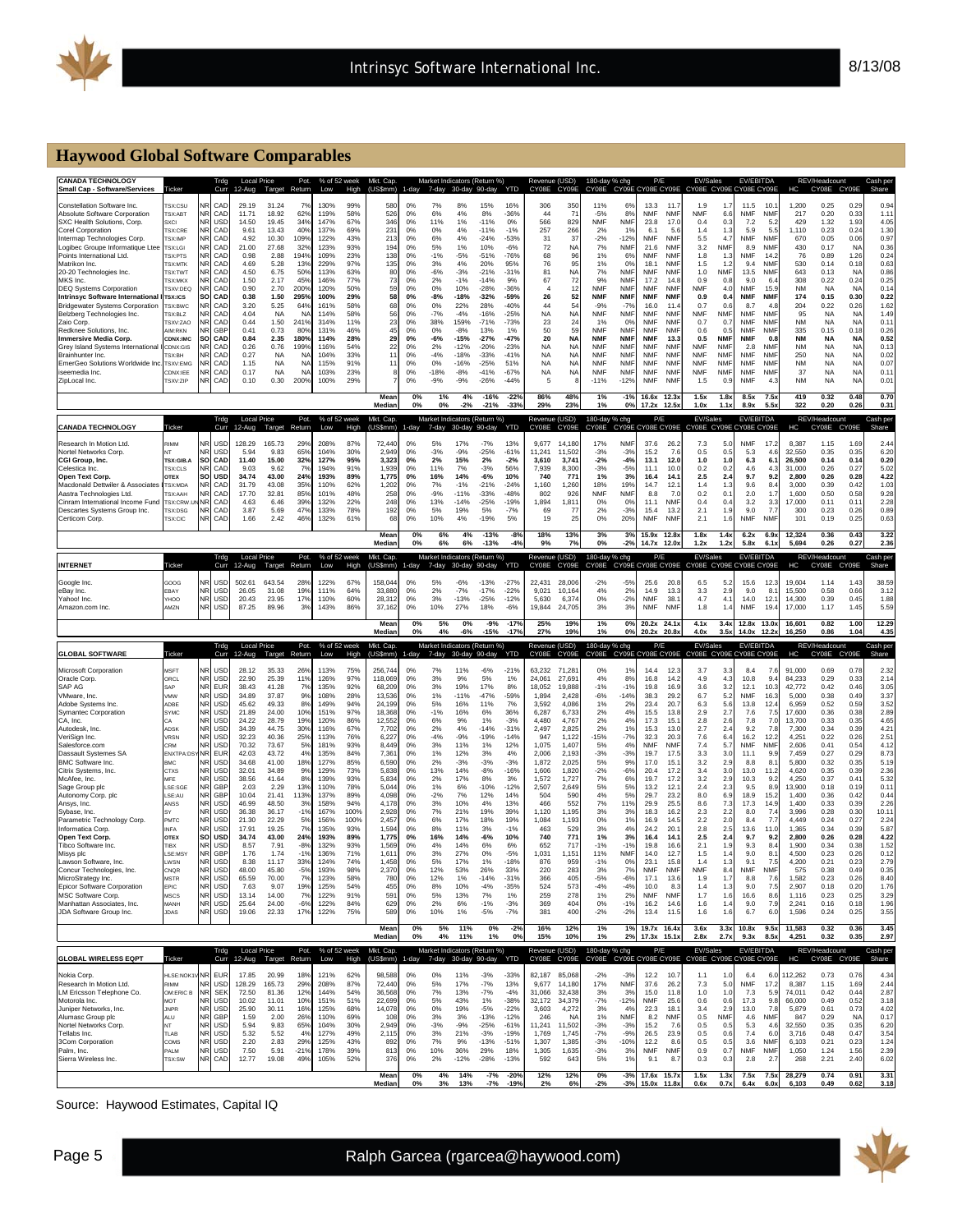



## **Distribution**

This report may only be distributed to non-institutional US clients in the following states: Delaware, Georgia, Louisiana, Maryland, Missouri, New York and Pennsylvania,

## **Analyst Certification**

I, Ralph Garcea, hereby certify that the views expressed in this report (which includes the rating assigned to the issuer's shares as well as the analytical substance and tone of the report) accurately reflect my/our personal views about the subject securities and the issuer. No part of my/our compensation was, is, or will be directly or indirectly related to the specific recommendations.

## **Important Disclosures**

This report is prepared by Haywood Securities Inc. for use by Haywood Securities Inc., Haywood Securities (USA) Inc. and Haywood Securities (UK) Limited and their clients. Haywood Securities Inc. is a Canadian registered broker-dealer and a member of the Investment Industry Regulatory Organization of Canada, the Toronto Stock Exchange, the Toronto Venture Exchange and the Canadian Investor Protection Fund. Haywood Securities (USA) Inc. is a wholly owned subsidiary of Haywood Securities Inc., registered with the U.S. Securities and Exchange Commission, and is a member of FINRA and the Securities Investor Protection Corporation (SIPC).

Haywood Securities, Inc., and Haywood Securities (USA) Inc. do have officers in common however, none of those common officers affect or control the ratings given a specific issuer or which issuer will be the subject of Research coverage. In addition, the firm does maintain and enforce written policies and procedures reasonably designed to prevent influence on the activities of affiliated analysts.

Haywood analysts are salaried employees who may receive a performance bonus that may be derived, in part, from corporate finance income.

#### **Of the companies included in the report the following Important Disclosures apply:**

- The Analyst(s) preparing this report (or a member of the Analysts' households) have a financial interest in Intrinsyc Software (ICS-T).
- As of the end of the month immediately preceding this publication either Haywood Securities, Inc., its officers or directors beneficially owned 1% or more of Intrinsyc Software (ICS-T), Immersive Media Corp. (IMC-V).
- Haywood Securities, Inc. or an Affiliate has managed or co-managed a public offering of securities for Intrinsyc Software (ICS-T) in the last 12 months.

Other material conflict of interest of the research analyst of which the research analyst or member knows or has reason to know at the time of publication or at the time of public appearance:

 $\bullet$   $n/a$ 

## **Rating Structure**

*Each company within analyst's universe, or group of companies covered, is assigned a rating to represent how the analyst feels the stock will perform in comparison with the other companies, in that specific sector, over the upcoming 12 month period.* 

**SECTOR OUTPERFORM** – Haywood's top rating category. The analyst believes that the security will outperform its sector. Furthermore, the shares are forecast to provide attractive returns measured against alternative investments when considering risk profiles. The rating carries a minimum total return threshold of 15% for equities and 12% for trusts. The rating applies to companies that have tangible underlying assets that give a measure of support to the market valuation. The rating category considers both the absolute and relative values in assigning the highest rating on the security.

**SECTOR PERFORM** – The analyst believes that the security will trade with tight correlation to its underlying sector. Furthermore, the target price (together with any anticipated distributions) is at or above the market price, and forecast risk-adjusted returns are attractive relative to alternative investments.

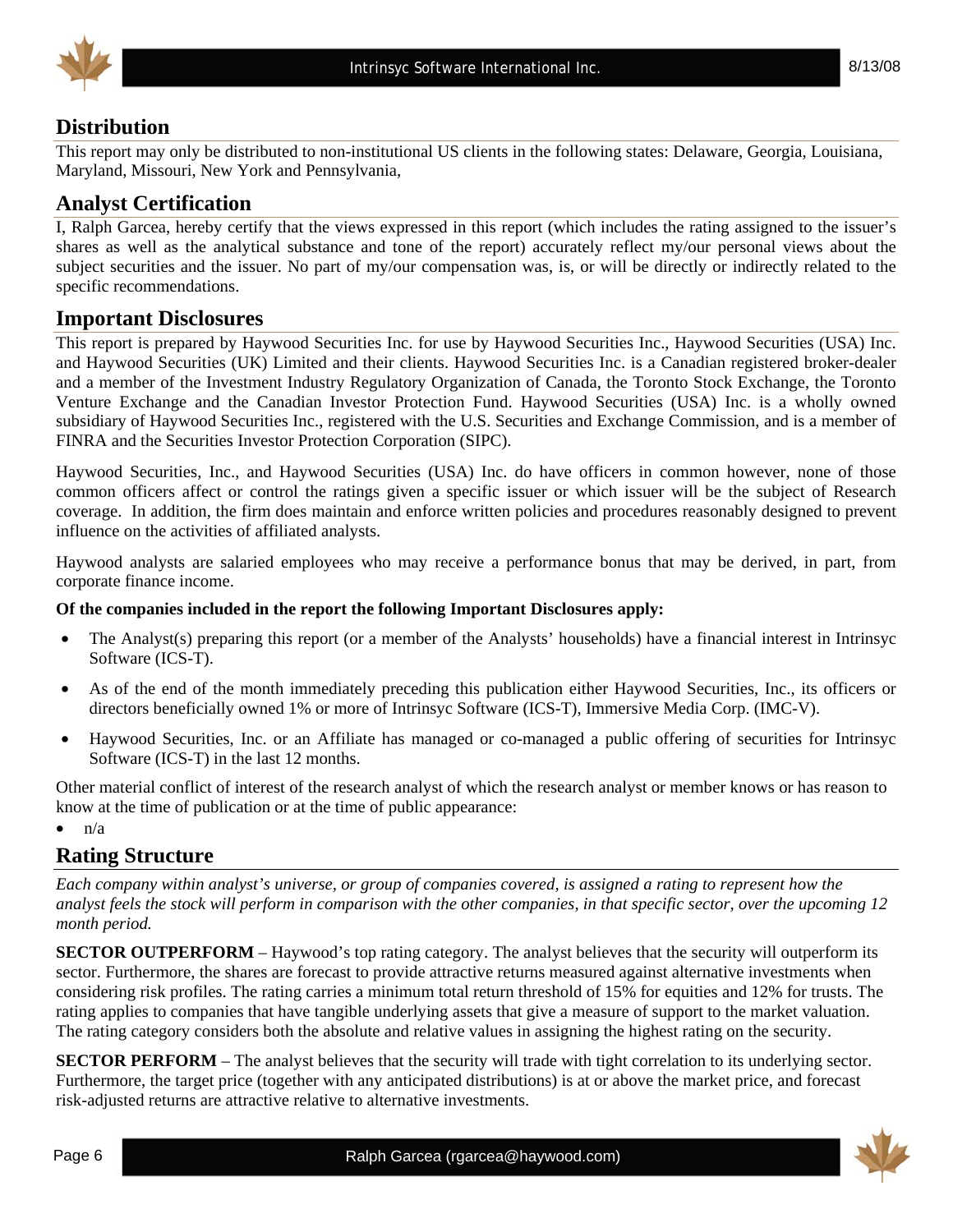

8/13/08

**SECTOR UNDERPERFORM** – Investors are advised to sell the security or hold alternative securities within the sector. Stocks in this category are expected to underperform relative to their sector. The category also represents stocks with unattractive forecast returns relative to alternative investments.

*The above ratings are determined by the analyst at the time of publication. On occasion, total returns may fall outside of the ranges due to market price movements and/or short term volatility. At the discretion of Haywood's Management, these deviations may be permitted after careful consideration* 

#### **Other Ratings**

**TENDER –** The analyst is recommending that investors tender to a specific offering for the company's stock.

**RESEARCH COMMENT** – An analyst comment about an issuer event that does not include a rating or recommendation.

**UNDER REVIEW –** Placing a stock Under Review does not revise the current rating or recommendation of the analyst. A stock will be placed Under Review when the relevant company has a significant material event with further information pending or to be announced. An analyst will place a stock Under Review while he/she awaits sufficient information to reevaluation the company's financial situation.

**COVERAGE DROPPED** – Haywood Securities will no longer cover the issuer. Haywood will provide notice to clients whenever coverage of an issuer is discontinued.

*\* Haywood's current rating structure (outlined above) does not correlate to the 3-tiered BUY, HOLD, SELL structure required by FINRA. Our ratings of Sector Outperform, Sector Perform and Sector Underperform most closely correspond to Buy, Hold/Neutral and Sell respectively however, as described above, our assigned ratings take into account the relevant sector.* 

**Rating Distribution March 15, 2008 - June 15, 2008**



*Haywood's focus is to search for undervalued companies which analysts believe may achieve attractive risk-adjusted returns. This research coverage on potentially undervalued companies may result in an outweighed percentage of companies rated as Sector Outperform. Management regularly reviews rating and targets in all sectors to ensure fairness and accuracy.* 

For further information on Haywood Securities' research dissemination policies, please visit: http://www.haywood.com/research\_dissemination.asp

### **Risk Profile Parameters**

**SPECULATIVE:** – Investment for risk accounts only. Companies within this category carry greater financial and/or execution risk. All junior/venture companies that carry great financial and/or liquidity risk will be tagged "SPECULATIVE". A stock indicating a SPECULATIVE risk is determined from sector specific criteria outlined below listed below.